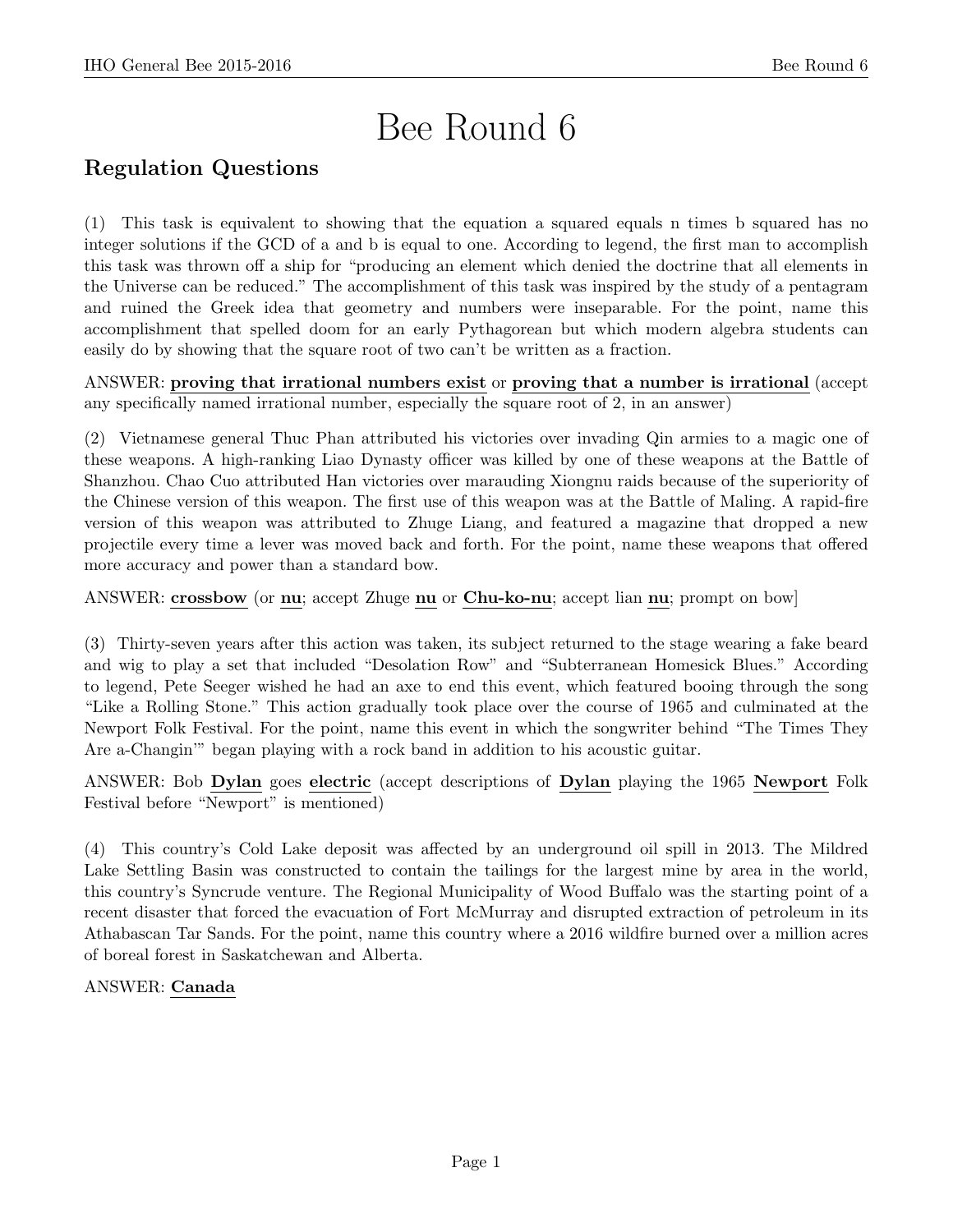(5) One loser of this battle slammed his non-attendant allies, saying that they were "dealers in flesh" who "pay others to fight in their place." A British statesmen allegedly threw away a map of Europe following this battle, noting that "it will not be wanted these ten years" in a reference to the following Treaty of Pressburg. Alexander I noted that "we are babies in the hand of a giant" after his men were tactically outmaneuvered on the Pratzen Heights at this battle. For the point, name this 1805 victory for Napoleon over an alliance of Russia and Austria.

# ANSWER: Battle of Austerlitz (or the Battle of the Three Emperors)

(6) Hajime Toyoshima was shot down in an attack on this city; he later led a POW camp breakout at Cowra. The USS Peary, MV Neptuna, and nine other ships were sunk in this city's harbor in that attack on this city. Massive looting took place after that air raid on this city in February 1942, which spread fears of a Japanese invasion. The first Australian city to be bombed during World War II was, for the point, what northern city named for an English naturalist and author of The Origin of Species?

# ANSWER: Darwin

(7) Before the 17th century, this ethnic group was divided into the more civilized "cooked" people, who submitted to outside rule, and the less civilized highland "raw" people, who actively rebelled. The Ming Dynasty built the Southern Great Wall in order to contain these people, and Vang Pao led a mass exodus of them after they were threatened with "extermination to the last root" during the Secret War by the Pathet Lao. A culture clash between American doctors and a family of this ethnic group was detailed in Anne Fadiman's The Spirit Catches You and You Fall Down; that family lived in California as refugees from Laos. For the point, name these ethnic group from mountainous Southeast Asia.

# ANSWER: Hmong (or Miao or Hmoob)

(8) According to Iain Overton, the Canadian soldier Harry Band died in this fashion. Alexander performed this action upon Callisthenes, his official historian, when the latter objected to Alexander's cultural integrations. The 26 Martyrs of Japan met their end in this way, and Julius Caesar inflicted this punishment upon the pirates who had earlier kidnapped him. Supporters of Spartacus were killed in this fashion along the Appian Way. The first Pope, St. Peter, was killed with an upside-down variant of, for the point, what method of death also used for Jesus Christ?

#### ANSWER: crucifixion (or word forms)

(9) John Riker saved this man's life at the Battle of Trenton after he was struck in the shoulder by a musket ball. As Ambassador to France, this man secured the release of Thomas Paine by claiming his American citizenship. While serving as governor of Virginia, this man quashed Gabriel Prosser's slave rebellion. During his presidency, Florida was annexed in the Adams-Onis treaty. For the point, name this president during the Era of Good Feelings who forbade future European colonization in the Western Hemisphere with a namesake doctrine.

#### ANSWER: James Monroe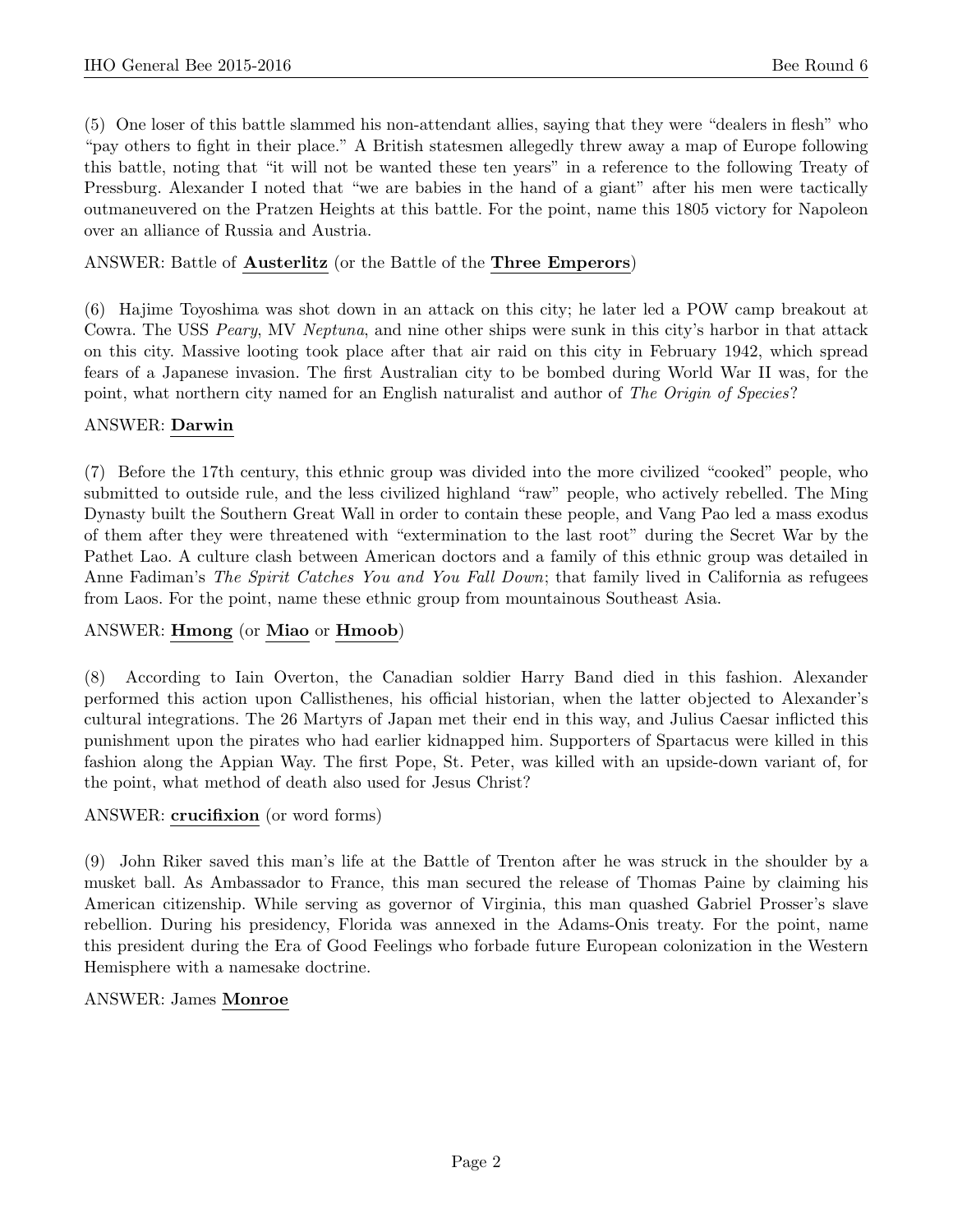(10) The use of one type of these objects, chervonets, was regulated by Sergei Witte. The Vreneli are examples of these objects made in early 20th century Switzerland, though some may have been backdated to hide the fact that Nazi metal was used in their production. Apartheid-era South Africa produced a series of these objects with Paul Kruger on their obverse. Guilders, ducats, and doubloons are other types of, for the point, what valuable objects minted from gold?

ANSWER: gold **coins** (prompt on descriptions of money or currency; do not accept paper money)

(11) The ropes used to hang perpetrators of this event all broke before any of them died, but against tradition, new ropes were brought in for the hanging. Count Miloradovich attempted to give a speech to halt this uprising, but was shot in the middle of it. The last rebel push of this revolt was led by the Chernigov Regiment. This uprising occurred in Senate Square, previously known as Peter's Square, and attempted to put Constantin in power over Nicholas I after Alexander I's death. For the point, name this 1825 uprising of Russian soldiers that started in the first month of winter.

#### ANSWER: Decembrists Revolt

(12) Oliver Perry provided support for Hamet Caramanli in this modern-day country as commander of the USS Nautilus. William Eaton led a covert operation in this modern-day country which made use of hundreds of mercenaries. American forces seized the town of Derna in this modern-day country, which apocryphally earned Presley O'Bannon a Mameluke sword. Horatio Nelson called an action in this country "the most daring and bold act of the age" after it was taken by Stephen Decatur. For the point, name this country in which the USS Philadelphia ran aground near Tripoli.

#### ANSWER: Libya

(13) Fang Xiaoru refused this emperor's request to write an inaugural address comparing him to the Duke of Zhou, leading to this emperor executing Fang and ten degrees of his family. This emperor fought the Jingnan campaign in order to take power from his nephew, the Jianwen emperor. During this emperor's reign, construction of the Porcelain Tower was completed. This emperor commissioned the largest encyclopedia in history and moved the capital away from Nanjing. "Treasure voyages" commissioned by this emperor brought exotic animals, including a giraffe, to his court. For the point, name this powerful emperor of the Ming Dynasty who built the Forbidden City and sent the fleets of Zheng He.

#### ANSWER: Yongle Emperor (or Zhu Di)

(14) Description acceptable. During one of these events, its target gave the terse one-word order "Faster" to his chauffeur. Frederick Forsyth was inspired by one of these events to write The Day of the Jackal. The target of these events credited their failure to the solid construction of his Citroen DS. The OAS planned and carried out several of these attempts, including one orchestrated by Jean Bastien-Thiry after its target signed the Evian Accords granting Algerian independence. For the point, name these events in which the first president of the Fifth French Republic did not die.

ANSWER: attempted (or unsuccessful) assassinations of Charles de Gaulle (do not accept or prompt on assassination of Charles de Gaulle)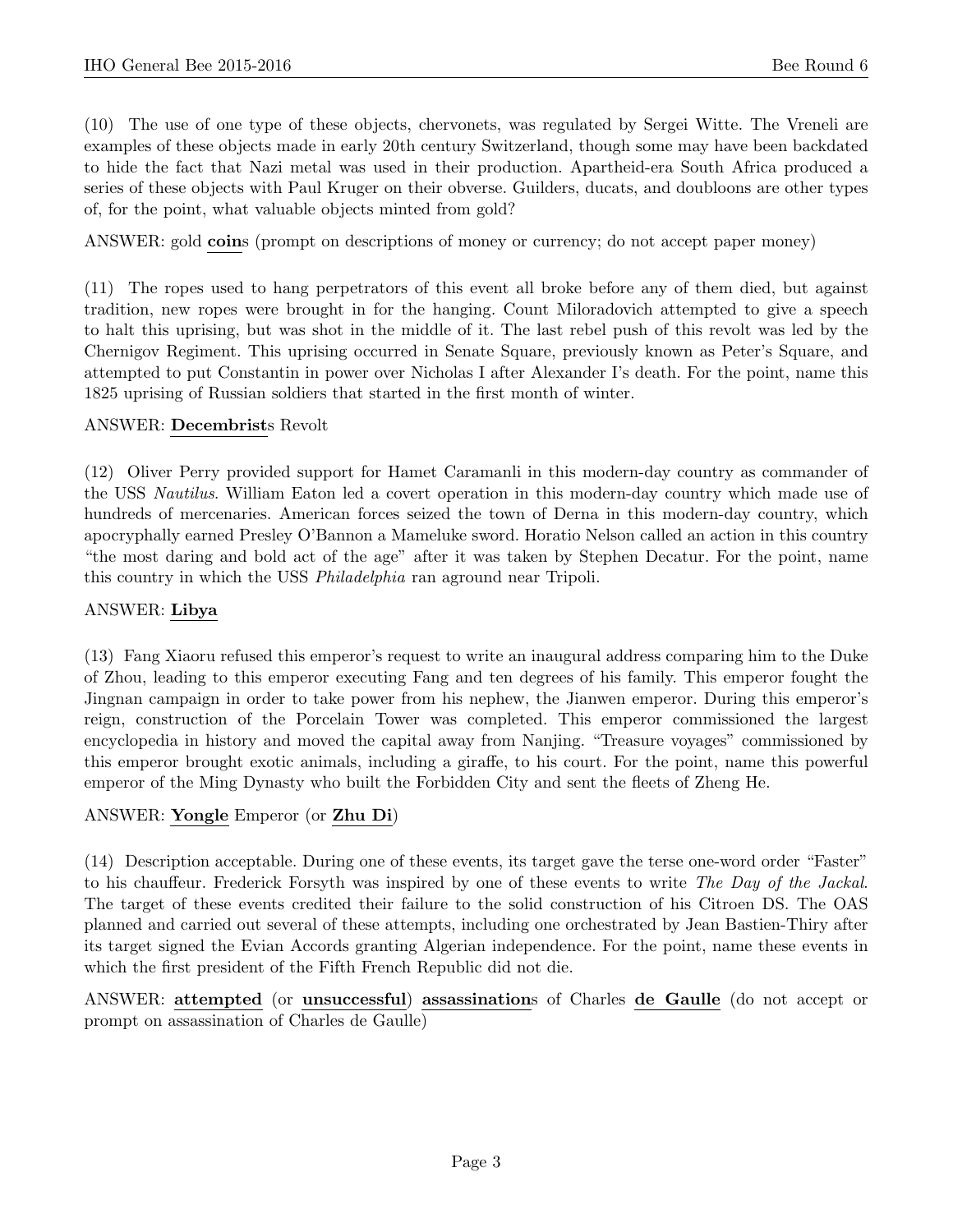(15) In one speech, this man articulated the drive "to surpass others, to achieve distinction, to lead the parade," and called that drive the "drum major instinct." Shortly before his death, he declared "only the garbagemen have been feeling pain," and explained, "longevity has its place [...] but it really doesn't matter with me now, because I've been to the mountaintop." In one speech, he imagined a day when his children will be judged "by the content of their character," and powerfully repeated "let freedom ring!" For the point, name this civil rights leader who declared "I have a dream" at the March on Washington.

# ANSWER: Martin Luther King, Jr. (or MLK)

(16) These objects were sold by Sam Zemurray, the founder of the Cuyamel Company. After the Panama disease wiped out the Gros Michel variety of this foodstuff, it was replaced by the Cavendish. A shortage of these objects supposedly inspired the novelty song "Yes! We Have No [these objects]!" In 1928, strikers who produced these objects were massacred by the Colombian army. Corrupt Latin American countries dependent on one export were known as this kind of "republic." The United Fruit Company was the predecessor of Chiquita, which primarily distributes, for the point, what curved yellow fruit?

#### ANSWER: bananas

(17) This composer was inspired by the memoirs of a Florentine goldsmith to write one opera. Another of his works was premiered in commemoration of the Siege of Constantine. This composer of Benvenuto Cellini had trouble staging his Meyerbeer-inspired grand opera Les Troyens. He included four brass choirs in a work originally written to mourn dead soldiers in the July Revolution, his massive Requiem. This composer also used the Dies Irae [dee-ace ee-ray] to depict a witches' sabbath in a work that made use of an idee fixe [ee-day feex]. For the point, name this French composer of the Symphonie Fantastique.

#### ANSWER: Hector Berlioz

(18) Immediately after Pearl Harbor, one member of this family criticized the "great hysteria against minority groups" in a statement discouraging the persecution of Japanese-Americans. One member of this American family relied on help from General Fazlollah Zahedi and fears of the Communist Tudeh Party to overthrow Mohammed Mossadegh via CIA Operation Ajax. Another member of this family negotiated the Treaty of Portsmouth to end the Russo-Japanese War and assumed the Presidency upon the assassination of William McKinley. For the point, name this family whose members include Kermit, Teddy, and Franklin Delano.

#### ANSWER: Roosevelts

(19) While in exile, this man allied with the general Turenne. This man negotiated a treaty that gave Mantua and part of Montferrat to Charles Gonzaga. In addition to the Treaty of Cherasco, this man ended a revolt with the Peace of Rueil. That revolt was named after slings used to attack this man's supporters. This man annexed Roussillon and Artois in the Peace of the Pyrenees. Anne of Austria gave this man his highest post, and he ended the Fronde. For the point, name this chief minister of Louis XIV of France and protégé of Richelieu.

#### ANSWER: Cardinal Jules Mazarin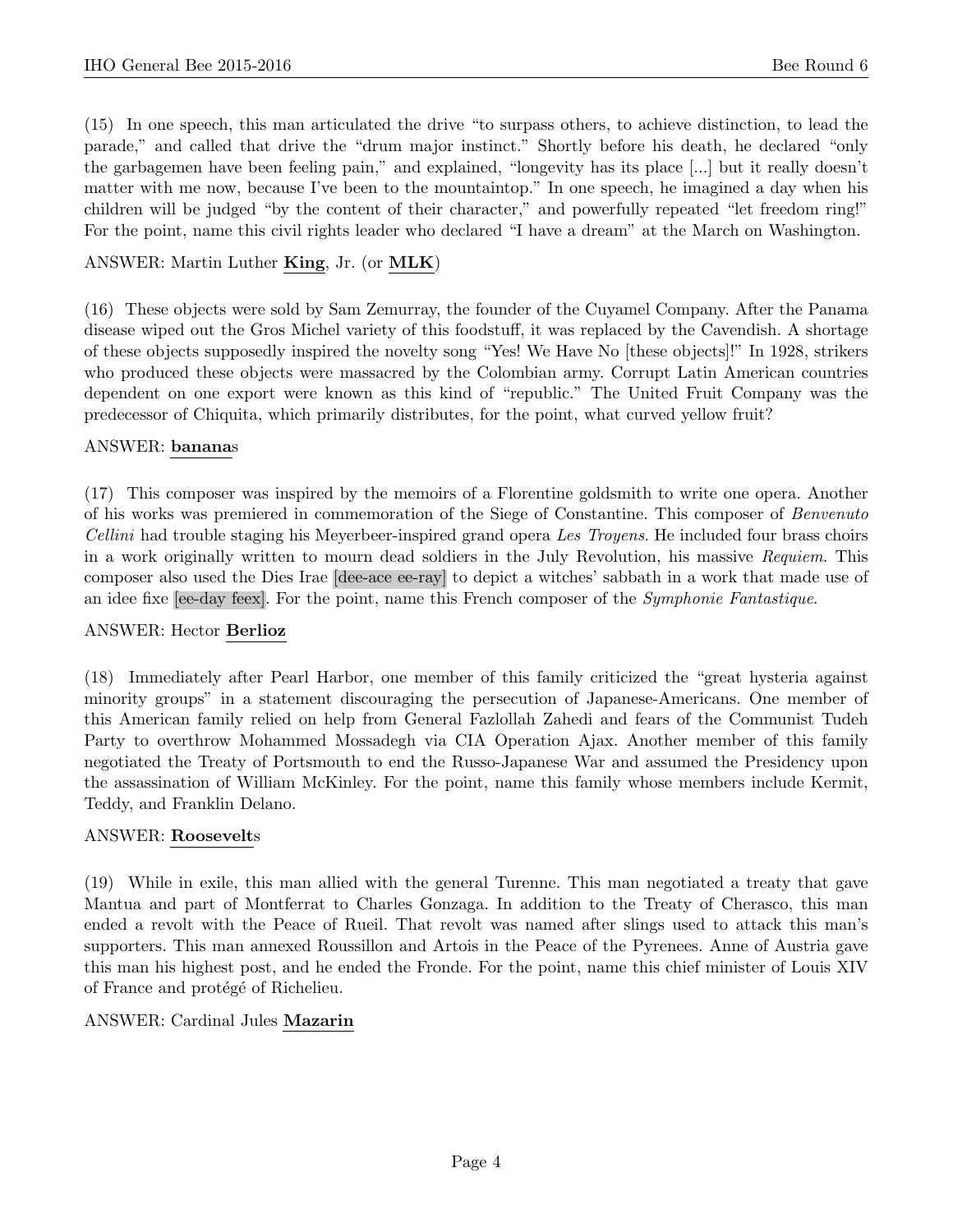(20) A decree passed after this event was based on Article 48 of the Constitution and gave the government the power to take over state governments. This event allowed the passing of an Enabling Act. This event was carried out by Marinus van der Lubbe and three others, who were tried at the Leipzig Trial. This event led to the banning of the KPD, a Communist party which was accused of planning a coup, and occurred six days before a 1933 parliamentary election. For the point, name this act of arson on a German legislative building that allowed Hitler to come to power.

### ANSWER: Reichstag fire (accept burning of the Reichstag or clear knowledge equivalents)

(21) This leader was ironically addressed as "Papa Dearest" by an adopted child. The eunuch An Dehai was a favorite of this figure, who was compelled to remain behind a yellow silk screen during audiences. This figure deposed Guangxu and opposed the Hundred Days Reform. A coalition of eight nations launched an invasion to relieve the siege of the international legations in Beijing, due to this ruler's support of the Boxers. For the point, name this empress dowager of the Qing dynasty..

#### ANSWER: Empress Dowager Cixi [Tsi-shee]

(22) This man was betrayed by John de Menteith. A common source of information about this man is Blind Harry's epic poem. In one battle, this man gave command of his bowmen to John Stewart, which he arranged between four schiltrons. In another battle, this man and his ally Andrew Murray camped at Abbey Craig, and his opponent foolishly crossed a river before being destroyed. After his victory at Stirling Bridge and defeat at Falkirk, this man would be drawn and quartered on the orders of Edward I, making him a martyr. For the point, name this Guardian of Scotland.

#### ANSWER: William Wallace

(23) This ruler stripped his cousin, Bovorn Vichaichan, of power in the Front Palace crisis. This ruler's forces failed to suppress the remnants of Hong Xiuquan's forces in the Haw wars. Some of this ruler's reforms include the creation of Sukhaphiban districts, and he was inspired by Prince Damrong to institute the Monthon system. This man's most famous achievement was the abolition of slavery in Siam. For the point, name this king who succeeded Mongkut and is a part of the House of Chakri.

# ANSWER: Rama V (or Chulalongkorn)

(24) One ruler of this nation issued the Legal Framework Order of 2002 and suspended Iftikhar Muhammad Chaudhry, leading to the Lawyers' Movement and his overthrow. That man planned the Kargil War. Another ruler of this nation signed the Simla Agreement and founded the PPP. One ruler's plane was not allowed to land, so he overthrew Nawaz Sharif. Two rulers of this nation from the same family were assassinated, including the first female ruler of this nation. For the point, name this country ruled by Zulfikar and Benazir Bhutto as well as Pervez Musharraf from Islamabad.

ANSWER: Islamic Republic of Pakistan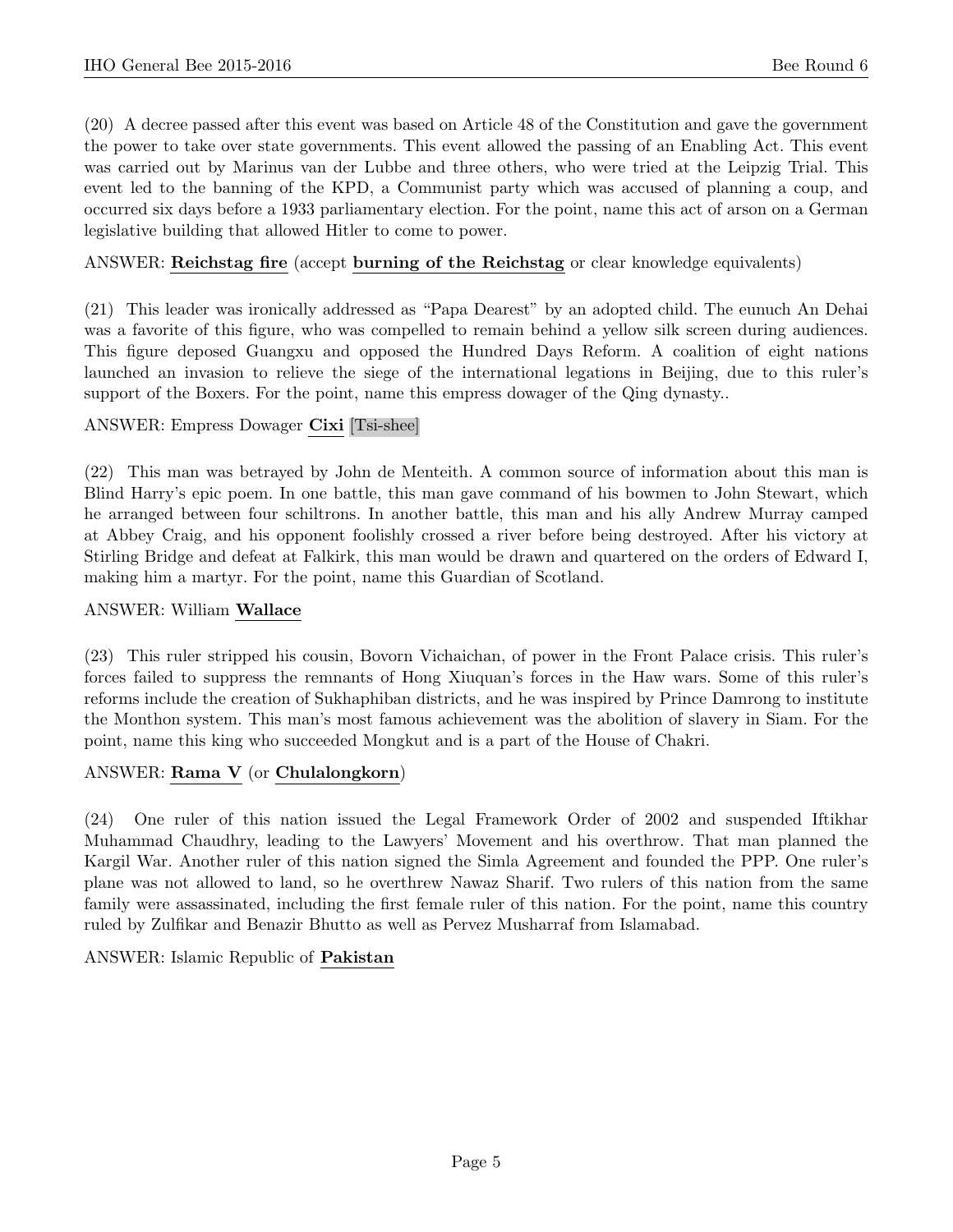(25) This person employed Meryre II as a steward and Overseer of the Two Treasuries. This person potentially engineered the fall of Kiya from grace and wrote a letter to Suppiluliuma I. This person likely died during a plague that may have killed her daughter Meketaten. This person was notably depicted by Thutmose in a sculpture that resides in the New Museum in Berlin. She helped start the worship of Aten with her husband and she may have ruled briefly before her son's reign. For the point, name this wife of Akhenaten and mother of Tutankhamun.

# ANSWER: Nefertiti

(26) This force lost the 3rd battle of the Ushants on the Glorious First of June. One leader of this force planned to meet with Federico Gravina before traveling to Naples. Another leader of this force was killed when a bucket of paint exploded on the *Lorient*. The *Bucentaure* was a member of this force, which was defeated in Aboukir Bay during the Battle of the Nile and later at Trafalgar by Lord Nelson. For the point, name this force that challenged the Royal Navy on the orders of Napoleon.

ANSWER: the French Navy (prompt on partial answers, like "a navy" or "the French military")

(27) These people were targeted in the "Killing Times," in which massacres occurred throughout the Kimberley region. The Didgeridoo is a trumpet developed by these people who were victorious in the Bruce Trevorrow case, and the Anangu and Koori are major groups of these people. National Sorry Day commemorates the mistreatment of these people. Uluru is a sacred site of these people, who utilized the boomerang for hunting. For the point, name these indigenous people of Australia.

# ANSWER: Australian Aboriginals

(28) This man carried out the reactionary New Life Movement and ended the Beiyang Government with the Northern Expedition. This character took part in two United Movements, the second of which took place after this man was kidnapped by his generals in the Xi'an Incident. This man succeeded Sun Yat-Sen as leader of the Republic of China and forced an adversary on the Long March. For the point, name this Generalissimo of the Republic of China who lost a civil war to the Communists under Mao Zedong.

# ANSWER: Chiang Kai-shek or Jiang Jieshi or Jiang Zhongzheng

(29) The Magnuson Act prevented this action. The McCorkell Line was established for Irishmen to perform this action, and a "gentleman's agreement" between Teddy Roosevelt and Japan prevented this action. Cordell Hull ordered the Coast Guard to stop the passengers of the St. Louis from doing this. Angel's Island was one stop for people performing this action. The Chinese Exclusion Act limited, for the point, what action done by millions at Ellis Island, often prompted by a desire for a better life in the "land of the free?"

ANSWER: immigrating to the United States (prompt on partial answers)